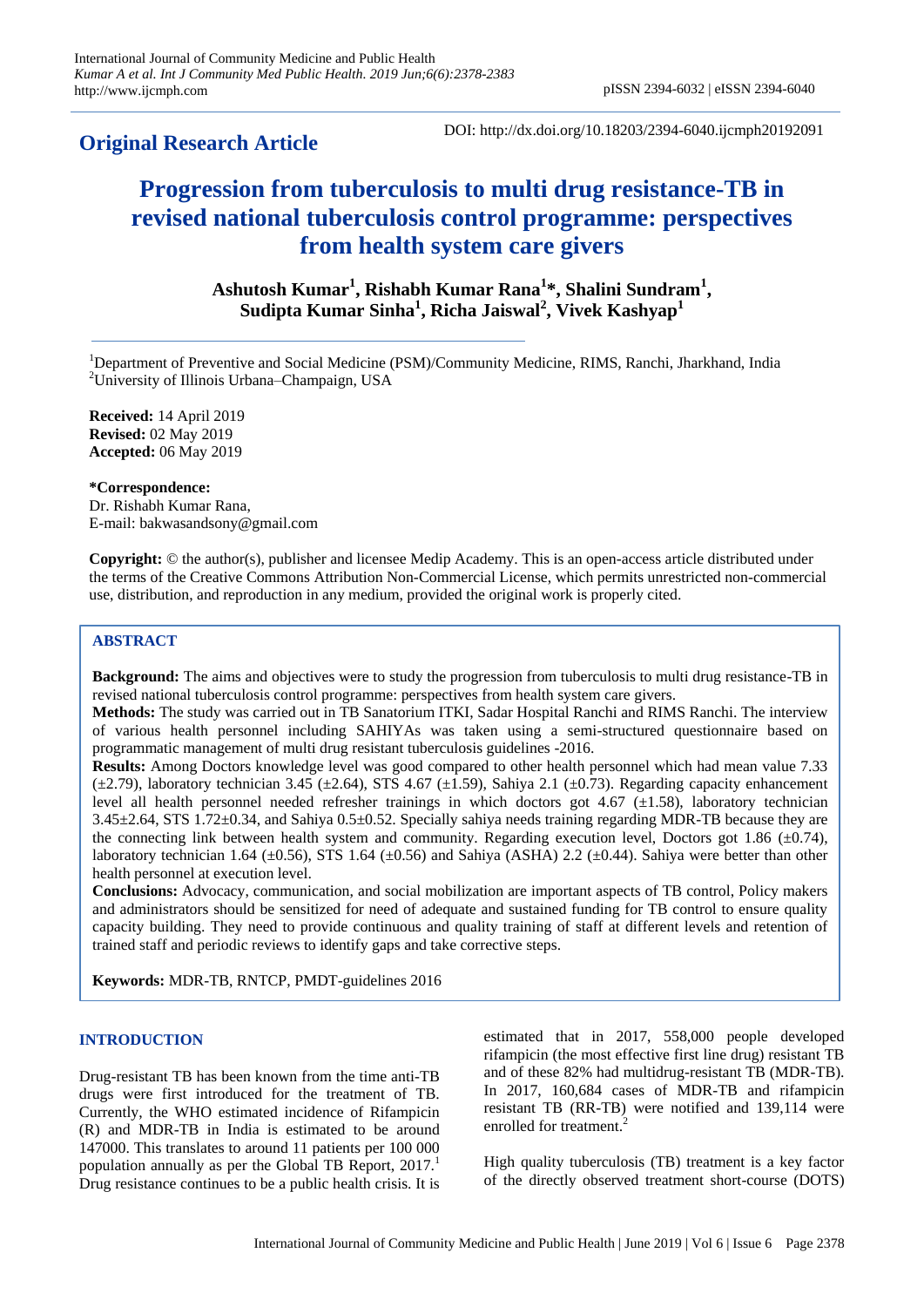strategy. In combination with a high case detection rate it is expected to reverse the TB epidemic. The targets for case detection and treatment success are 70% and 85% respectively.<sup>3</sup> TB treatment outcomes are influenced by bacterium characteristics such as drug resistance, patient characteristics, patient behavior, and quality of health care. 4 Poor adherence to anti-tuberculosis treatment is considered the most important factor leading to non-cure in patients infected with strains susceptible to the drugs.<sup>5</sup> The previous retrospective cohort analysis titled operational challenges in diagnosing MDR-TB and initiating treatment in Andhra Pradesh India by reviewing RNTCP records and reports, showed 169 out of 265 cases were diagnosed as MDR-TB. $^{6}$  Globally, with an estimated annual incidence of more than half a million cases, multi-drug resistant-tuberculosis (MDR-TB) i.e. tuberculosis resistant to at least isoniazid and rifampicin, is a public health threat.<sup>7</sup> The global stop TB strategy outlines and defines the programmatic management of drug resistant TB (PMDT) within National TB Programmes based on the principles of DOTS (directly observed treatment short course). Timely identification of MDR-TB cases and prompt initiation of treatment is crucial to prevent the transmission of disease and reduce related high morbidity and mortality. $8$  In India, with the highest burden of Tuberculosis globally, the prevalence of MDR-TB is estimated to be  $\leq 3\%$  amongst new cases and  $14-17\%$  amongst the re-treatment cases.<sup>9</sup> It is also estimated that ∼99,000 MDR-TB cases occur in the country annually.<sup>10</sup> To address the challenge of MDR-TB, the revised national tuberculosis control programme (RNTCP) of India has initiated MDR-TB services, at a sub-national level, in 2007 in a limited geographical area and is in the process of expanding these services, in a phased manner, to cover the entire country by 2012. Due to limited quality assured laboratory capacity the programme enrolls only those patients identified to be at a high risk of MDR-TB (MDR suspects) for diagnostic assessment and subsequent treatment.<sup>11</sup> Poor living condition, malnutrition, shanty housing and overcrowding are the main reasons for the spread of the disease.<sup>12</sup>

HIV and TB form a lethal combination, each speeding-up the others' progress. In India, 30% of the people are infected with tuberculosis infection, who are healthy and if such infected persons acquires HIV, the chances of developing active TB increases to 60%, whereas an HIV negative person infected with TB bacillus has only a 10% life time risk of developing  $TB<sup>13</sup>$ . The disease remains concentrated in the growing population of socioeconomically disadvantaged persons, immigrants from areas where drug resistance is common, certain racial groups, persons in extended-care facilities, alcohol and drug abusers, and persons infected with the human immunodeficiency virus. Because people in these groups are much less likely than others to seek regular medical care, it is difficult to identify and treat active tuberculosis in these populations. Contacts of patients with tuberculosis are equally difficult to identify.<sup>14</sup> The Senior Treatment Supervisor (STS) has to assume different roles at different junctures in the RNTCP. He has to play the role of a field worker, treatment organizer, trainer, colleague, subordinate, teacher, health educator, advisor, well wisher, supervisor, etc. While discharging these roles, the STS have to act with simplicity and responsibility. By virtue of his position, he has various roles to play at the Tuberculosis Unit (TU), Microscopic Centres (MC) and Treatment Centres.<sup>15</sup> Under RNTCP, ASHA (accredited social health activist) workers have been trained as provider of the DOTS. They help the programme by identifying and referring patients with history of cough for more than two weeks to the nearest designated microscopy centre for sputum examination. They also keep a track and ensure that the patient takes medicines and completes the treatment. In addition, they also spread awareness about the TB and the services available under the RNTCP.<sup>16</sup> NRHM framework encourages ASHAs engagement in outreach activities of health programmes; involvement of ASHAs themselves in disease control programmes is lacking. Compartmentalization of activities or low capacities or incentives or overburden could be possible reasons restraining ASHAs engagement in disease control programme.<sup>17</sup> Most of the studies related to TB has been done from the perspective of the TB –patients and not from the perspective from the health system care givers.

# **METHODS**

This study was carried out in TB Sanatorium ITKI and sadar hospital Ranchi and RIMS Ranchi. The interview of various health personnel care takers had been taken through semi-structured questionnaire based on programmatic management of multi drug resistant tuberculosis guidelines -2016 just like as Doctors, laboratory technicians, senior treatment supervisors and DOTS Providers (ASHA).

#### *Study design*

This was a cross sectional descriptive observational study.

#### *Study period*

Total duration of study: 5 months (August 2018 to December 2018).

#### *Study population*

All previously treated patients for tuberculosis who had taken anti-tuberculous drugs either from private facilities or government health facilities. Those patients whose final outcome of treatment were completed but not cured, defaulter, lost to follow up, migrated, or patients whose conditions were not improving despite of taking CAT-I or CAT-II ATT drugs, were being screened by CB-NAAT test for rifampicin resistance. Those patients, whose CB-NAAT tests for rifampicin resistance were positive,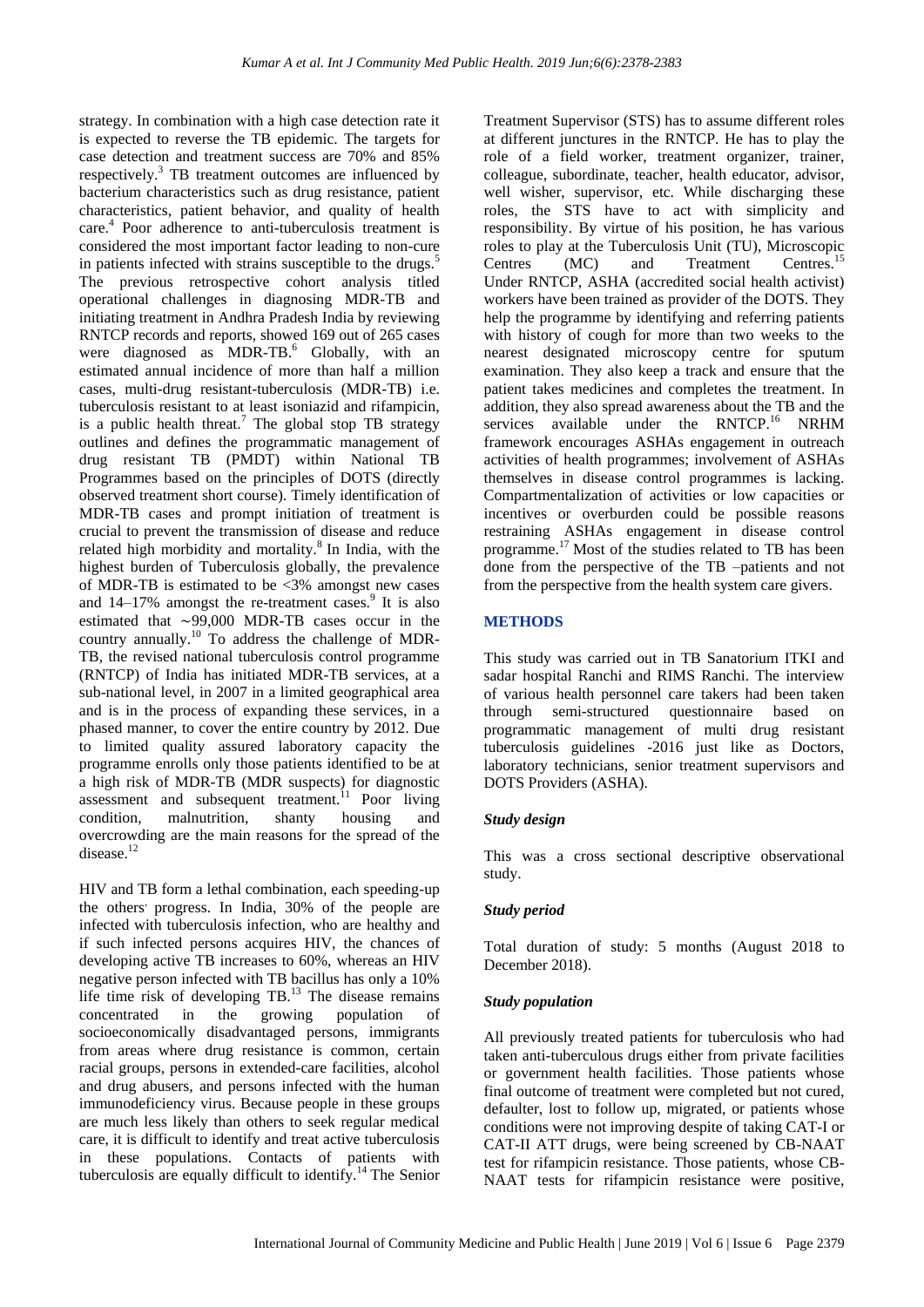transferred to ITKI Sanatorium for pretreatment evaluation for MDR-TB. All transferred cases of MDR-TB from Sadar hospital Ranchi and RIMS Ranchi who had been admitted in ITKI Sanatorium for pre-treatment evaluation for MDR-TB, between September 2017- August 2018 and willing to participate in the study, had been selected. Doctors involved in outdoor patient department for tuberculosis in Sadar hospital Ranchi, ITKI sanatorium, RIMS Ranchi and various Community health centres of Ranchi district, laboratory technicians of Sadar hospital Ranchi, ITKI sanatorium and RIMS DOTS centre Ranchi, were interviewed regarding operational guidelines for management of drug resistant tuberculosis in India-2017. Senior treatment supervisors (STS) of Ranchi district, senior treatment laboratory supervisors (STLS) of Ranchi district, and ASHA (SAHIYA) workers of various community health centres of Ranchi involved as DOTS providers were also interviewed regarding operational guidelines for management of drug resistant tuberculosis in India-2017.

#### *Sampling technique and sample size*

Simple random sampling had been done to identify various medical officers of Sadar Hospital, Ranchi, medical officers of various community health centres, medical officers of RIMS Ranchi and Itki Sanatorium. I had selected 15 medical officers, 15 senior treatment supervisors and 15 ASHA workers and 5 laboratory technicians. A pre-tested semi- structured questionnaire had been given to all various category of respondents after taking permissions. Questionnaire was based on PMDT guidelines -2017 to check knowledge level, capacity building and execution level to implement RNTCP. There were different sections to check various levels of knowledge assessment.

#### *Development of data collection tool*

A semi-structured questionnaire which includes questions pertaining to the variables was used for data collection. The questionnaire had following components

Socio demographic profile, knowledge and capacity building of Doctors, laboratory technicians, senior treatment supervisors, senior treatment laboratory supervisors, and Sahiya (ASHA).

#### *Ethical clearance*

Ethical approval for the study was obtained from Institutional Ethics Committee of RIMS, Ranchi. Interview with study subjects were conducted after written informed consent in Hindi language.

#### *Data collection techniques*

The subjects were explained about the purpose of study. Data was collected by interview method using the pre tested questionnaire. Interview was done after taking informed consent from each study subjects.

#### *Data entry and analysis*

A standard template was created in Microsoft-Excel sheet for data entry. Data entry was done and 10% of data were randomly checked to assure the quality of data entry under the supervision of guide. The data were analyzed by using software- Statistical Package for Social Science (SPSS) 20.0 version.

#### **RESULTS**

In above mentioned tables to assess the knowledge gap, capacity enhancement and execution, there were huge gaps among doctors, laboratory technicians, senior treatment supervisors and Sahiyas regarding the<br>operational guidelines for multi-drug resistant operational guidelines for multi-drug tuberculosis in India-2017. Among Doctors knowledge level was good compared to other health personnel which had mean value 7.33 ( $\pm$ 2.79), laboratory technician 3.45  $(\pm 2.64)$ , STS 4.67 ( $\pm 1.59$ ), Sahiya 2.1 ( $\pm 0.73$ ). Regarding capacity enhancement level all health personnel needed refresher trainings in which doctors got 4.67  $(\pm 1.58)$ , laboratory technician  $3.45\pm2.64$ , STS  $1.72\pm0.34$ , and Sahiya 0.5±0.52. Specially Sahiya needs training regarding MDR-TB because they are the connecting link between health system and community. Regarding execution level, doctors got 1.86  $(\pm 0.74)$ , laboratory technician 1.64 ( $\pm$ 0.56), STS 1.64 ( $\pm$ 0.56) and sahiya (ASHA) 2.2  $(\pm 0.44)$ . Sahiya were better than other health personnel at execution level.

A common questionnaire based on management of drug resistant Tuberculosis guidelines-2016 had been also given to doctors, ANMS, Senior treatment supervisors and ASHA (SAHIYA) having total score was 10. The scores obtained by various health personnel were as

The score obtained by doctor is 7.8±0.68, by ANMs 5.67±1.04 by STS 5.00±1.13, by ASHA 5.00±1.13. The questionnaire was same for all different health perssonels. Maximum score (Mean±SD) 7.8 ±0.68 OUT OF 10 was obtained by doctor and lowest 5.00±1.13 by STS. The causes for progression to multidrug resistant tuberculosis from simple tuberculosis is not concerning to tuberculosis patient only but as well as health care delivery system also. There is lack of counselling at every step of contacts to patient to health systems.

In above mentioned table the mean age of years  $(\pm SD)$  in service for doctors was  $10.39 \ (\pm 3.4)$  among which 10 were MBBS and 5 were MD/DIPLPMA. Nature of job was permanent in 11 doctors and 4 were contractual doctors. The mean age of years (±SD) in service for ANMs was  $11.13 \ (\pm 7.21)$  among which there were 13 on contractual basis and 2 were permanent.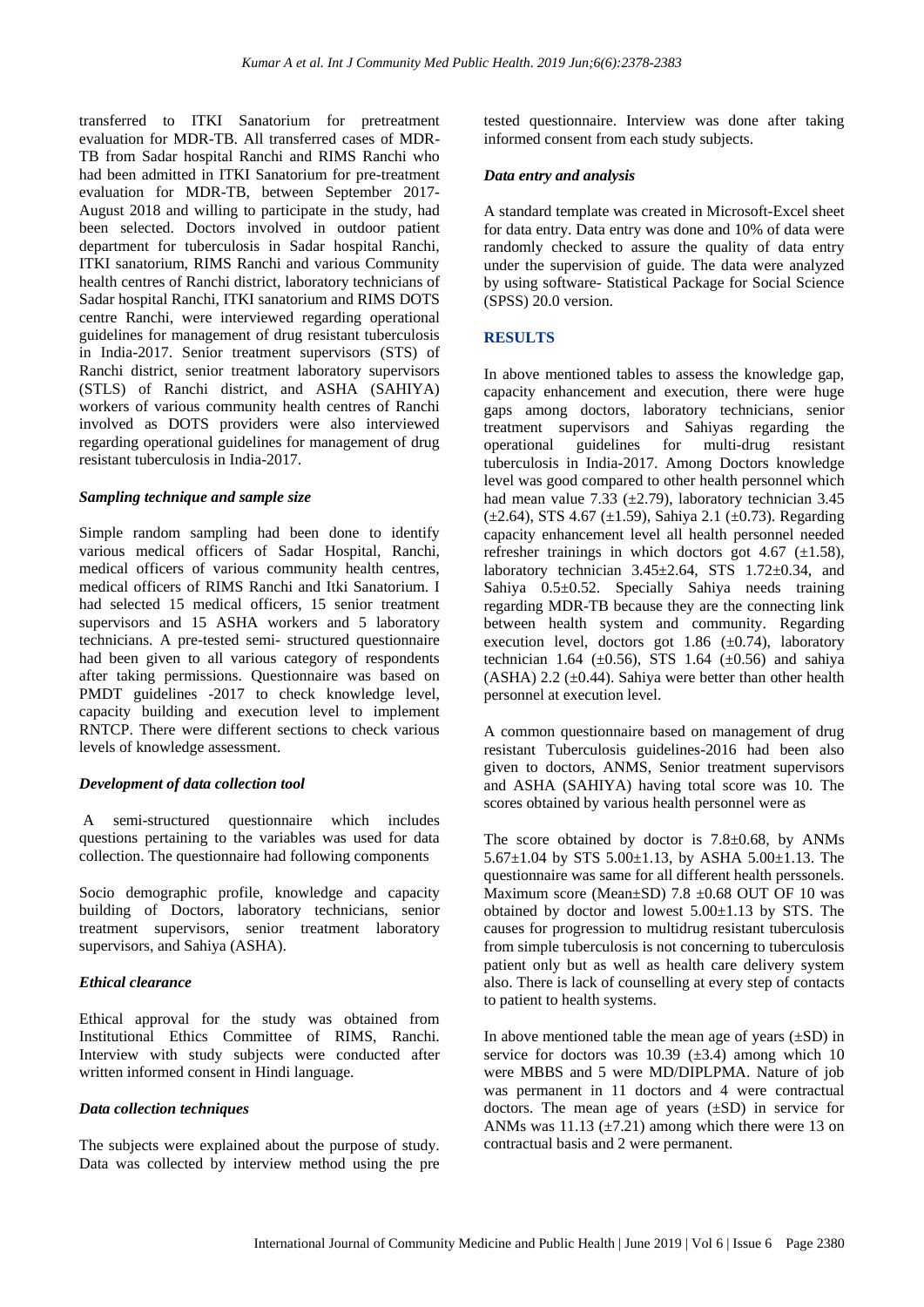| <b>Types of health personnels</b> | <b>Numbers</b> | <b>Parameters</b>    | $Mea006E\pm SD$ | <b>Maximum</b> score |
|-----------------------------------|----------------|----------------------|-----------------|----------------------|
| <b>Doctors</b>                    | 15             | Knowledge level      | $7.33 \pm 2.79$ | 13                   |
|                                   |                | Capacity enhancement | $4.67 \pm 1.58$ | 6                    |
|                                   |                | Execution            | $1.86 \pm 0.74$ | 3                    |
| <b>Laboratory technician</b>      | 0 <sub>5</sub> | Knowledge level      | $3.45 \pm 2.64$ | 10                   |
|                                   |                | Capacity enhancement | $2.34 \pm 1.72$ | 6                    |
|                                   |                | Execution            | $1.64 \pm 0.56$ | 3                    |
| <b>STS</b>                        | 15             | Knowledge level      | $4.67 \pm 1.59$ | 8                    |
|                                   |                | Capacity enhancement | $1.72 \pm 0.34$ | 3                    |
|                                   |                | Execution            | $3.54 \pm 0.74$ | 6                    |
| Sahiya (ASHA)                     | 15             | Knowledge level      | $2.1 \pm 0.73$  | 6                    |
|                                   |                | Capacity enhancement | $0.5 \pm 0.52$  | 2                    |
|                                   |                | Execution            | $2.2 + 0.44$    | 4                    |

### **Table 1: Various score level of different health personnel's at the knowledge level, capacity enhancement level and execution level.**

**Table 2: Scores obtained by different health personnel of same questionnaire.**

| <b>Health personnel</b> | Mean value $\pm$ SD | <b>Total score</b> |
|-------------------------|---------------------|--------------------|
| <b>Doctors</b>          | $7.8 \pm 0.68$      | 10                 |
| <b>ANMS</b>             | $5.67 \pm 1.04$     | 10                 |
| <b>STS</b>              | $5.00 \pm 1.13$     |                    |
| Sahiya (ASHA)           | $5.15 \pm 0.98$     | 10                 |

#### **Table 3: Details of various health perssonnels (n=15 each).**

| <b>Health</b><br>personnel | No. of years in service<br>$(\text{mean} \pm \text{SD})$ | <b>Qualification</b>                | <b>Nature of job</b> | <b>Looking after any</b><br>program |  |
|----------------------------|----------------------------------------------------------|-------------------------------------|----------------------|-------------------------------------|--|
| <b>Doctors</b>             | $10.93 \pm 3.4$                                          | $MBBS=10$                           | Permanent= $11$      | $Yes = 4$                           |  |
|                            |                                                          | MD/Diploma=5                        | $Contract = 4$       | $No=11$                             |  |
| <b>ANMS</b>                | $11.13 \pm 7.21$                                         | $\text{Matric}=9$                   | $Permanent = 2$      | All programmes                      |  |
|                            |                                                          | Inter $=6$                          | $Contract=13$        |                                     |  |
| <b>STSs</b>                | $7.46 + 4.20$                                            | $Inter = 8$                         | $Permanent = 00$     | <b>RNTCP</b>                        |  |
|                            |                                                          | $Graduate = 7$                      | $Contract=15$        |                                     |  |
| <b>ASHA</b>                | $5.46 + 3.27$                                            | $8^{TH} = 8$                        |                      |                                     |  |
|                            |                                                          | $10^{\text{th}}$<br>and Above $= 7$ |                      | All programmes                      |  |

#### **DISCUSSION**

Resistance to tuberculosis (TB) drugs is a formidable obstacle to effective TB care and prevention globally. Multidrug-resistant TB (MDR-TB) is multi factorial and fuelled by improper treatment of patients, poor management of supply and quality of drugs, and airborne transmission of bacteria in public places. Case management becomes difficult and the challenge is compounded by catastrophic economic and social costs that patients incur while seeking help and on treatment.<sup>18</sup>

India currently has 628 Gene Xpert machines and 74 RNTCP certified laboratories to perform susceptibility testing. In 2017, under the RNTCP, India performed 1.07 million Xpert MTB/RIF tests, 93 989 LPA tests, and second-line DST for 26 832 samples.<sup>19</sup> However, to diagnose the estimated 2.8 million cases of TB and 150 000 cases of MDR-TB every year, the number of laboratories and the number of samples tested in each laboratory will need to be scaled up. Contrary to the widespread belief that previous treatment is a major risk factor for MDR-TB, recent studies suggest that most MDR-TB is transmitted rather than acquired, accounting for 96% of new and 61% of previously treated cases of MDR-T. $^{20}$  Modelling studies estimate that 85% of TB in India in 2032 will be MDR-TB, all due to primary transmission. <sup>21</sup> Healthcare facilities in India have poor airborne infection control systems, with only 10% of healthcare workers wearing N95 masks.<sup>22</sup> Nearly 90% of INH resistance in India is caused by *KatG* mutations, associated with high-level resistance and poor treatment outcomes.<sup>23</sup>Development of INH resistance precedes the development of MDR-TB.<sup>24</sup> Initial INH resistance increases incidence rates of treatment failure and relapse compared with pan-sensitive strains (incidence rate ratio 10.9 and 1.8, respectively).  $^{25}$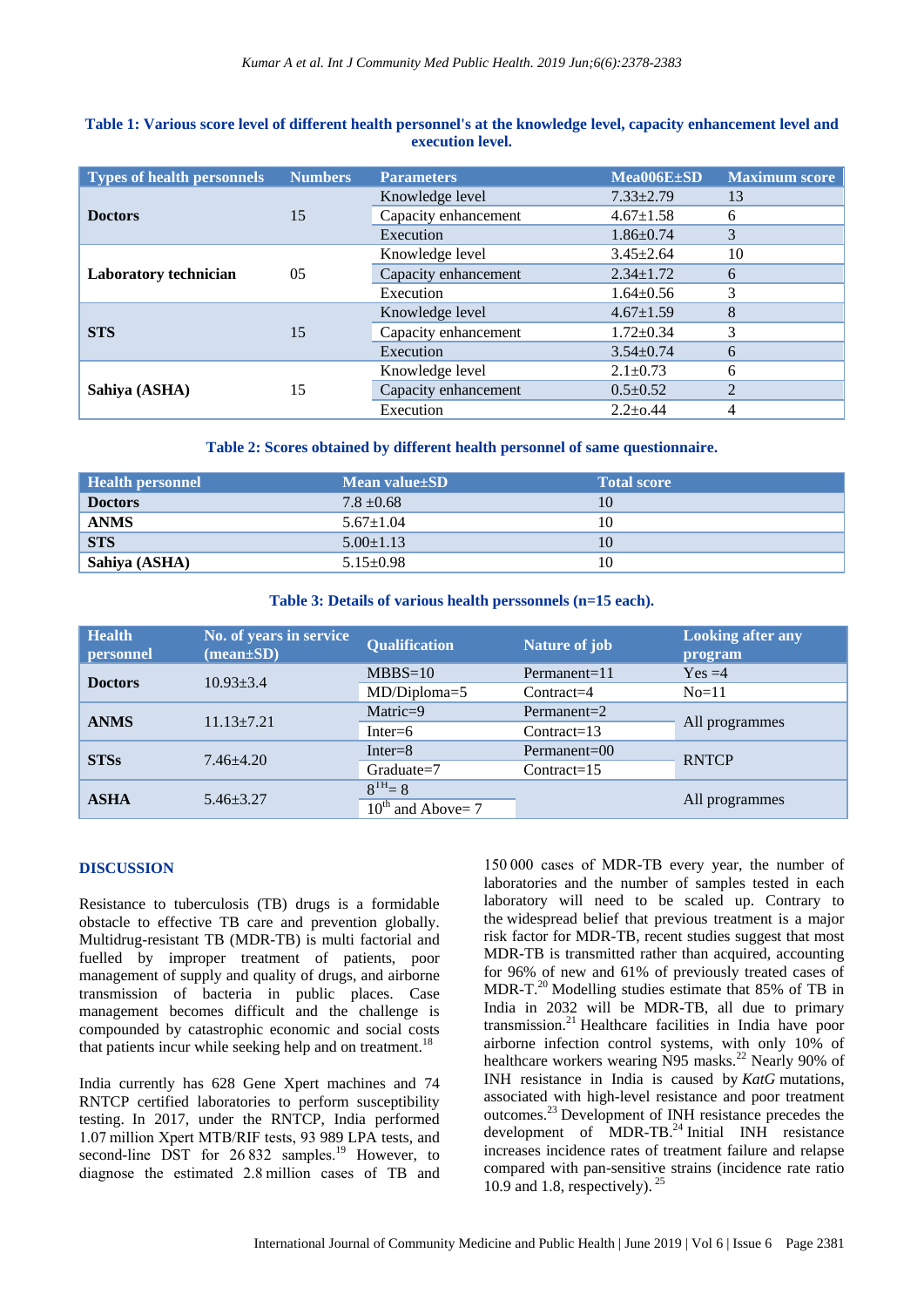Research priorities include the development of a strong evidence base for the optimal use of preventive therapy in high-risk populations, determining the protective efficacy of novel vaccines, developing sensitive and rapid diagnostic tests for DR-TB (directly from sputum samples), identifying biomarkers to predict future disease risk, identifying pragmatic methods to enhance case detection, testing new models of care to reduce time to effective treatment, developing treatment regimens that are short, safe and durable and improving infection control in all high-transmission settings.  $^{26}$  A staggered approach is currently being used to diagnose MDR TB in India. MDR TB is suspected in all patients who fail the first-line drug regimen, all patients whose sputum is positive after 4 months of treatment, and all smear-positive contacts of MDR TB patients. These criteria will be changed over the years as laboratory capacity expands. DST is conducted at an accredited laboratory, with the line probe assay (LPA) being the preferred testing method if available. Treatment is initiated on the basis of results for rifampicin resistance, since resistance only to rifampicin is rare.

A strategy that focuses on smear-positive patients for MDR TB testing will be more likely to miss these new cases. There is an estimated annual incidence of 99,000 cases of MDR TB in the country (RNTCP Status Report, 2011); thus, the majority of MDR TB patients are undiagnosed. Scale-up of the DOTS-Plus program is essential to increase the number of MDR TB patients receiving treatment, but strengthening of the health care system also is necessary. Health system strengthening is defined as an array of initiatives and strategies that improves one or more functions of the system. It leads to better health through improvements in access, coverage, quality, or efficiency. TB remains a high priority for health system strengthening, especially in view of the threat of drug-resistant forms of the disease.

The global burden of MDR-TB weighs heaviest in middle-income countries, and this is partially explained by the fact that the two countries with the highest population in the world, India and China, now belong to this income group. However, it is also likely that whilst there is good access to isoniazid and rifampicin in middle-income countries, this might not be matched by effective measures to ensure their rational use and to forestall the development of resistance. The quality of the medicines available may also be an issue. These factors may explain the high risk of MDR-TB among TB patients, particularly in countries of the former Soviet Union, where anti-TB drug shortages and a disruption in healthcare services characterized the early years following their independence over two decades ago.<sup>27</sup>

# **CONCLUSION**

Advocacy, communication, and social mobilization are important aspects of TB control, Policy makers and administrators should be sensitized to the need for adequate and sustained funding for TB control and strong political commitment. We should have to share the available resources with other public health programs. We shall have to provide continuous and quality training of staff at different levels and retention of trained staff and periodic reviews to identify gaps and take corrective steps. There is need to increase the communication with patients to improve adherence and with people to encourage them to demand free diagnosis and care so that TB control becomes a people's movement. There is a need to disseminate the national plan for advocacy, communication, and social mobilization to field staff. There is most important fact which will prevent the progression of MDR-TB from simple Tuberculosis is counselling that is lacking at every step of contacts of tuberculosis patients to health care delivery system.

#### *Funding: No funding sources*

*Conflict of interest: None declared Ethical approval: The study was approved by the Institutional Ethics Committee*

# **REFERENCES**

- 1. WHO (2017). Global TB Report. World Health Organization, Geneva, 2018.
- 2. WHO (2018). Global TB Report. World Health Organization, Geneva, 2017.
- 3. Dye C, Garnett GP, Sleeman K, Williams BG. Prospects for worldwide tuberculosis control under the WHO DOTS strategy. Lancet. 1998,352:1886- 91.
- 4. Santha T, Garg R, Frieden TR, Chandrasekaran V, Subramani R, Gopi PG, et al. Risk factors associated with default, failure and death among tuberculosis patients treated in a DOTS program in Tiruvallur District, South India, 2000. Int J Tuberc Lung Dis. 2002;6:780-8.
- 5. Xu W, Lu W, Zhou Y, Zhu L, Shen H, Wang J. Adherence to anti-tuberculosis treatment among pulmonary tuberculosis patients: a qualitative and quantitative study. BMC Health Serv Res. 2009;9:169.
- 6. Chadha SS, Sharath BN, Reddy K, Jaju J, Vishnu PH, Rao S, et al. Operational challenges in diagnosing multi-drug resistant TB and initiating treatment in Andhra Pradesh, India. PLoS One. 2011;6(11):e26659.
- 7. Margaret C. Director-General of the World Health Organization. 2009. MDR-TB: overcoming resistance is essential. Opening remarks at the panel on "Funding and implementing innovation", 2009 Pacific Health Summit. Seattle, Washington, USA, 2009.
- 8. Stop TB Partnership and World Health Organization, Geneva. Global PlantoStop TB 2006– 2015.
- 9. Ramachandran R, Nalini S, Chandrasekar V, Dave PV, Sanghvi AS, Wares F, et al. Surveillance of